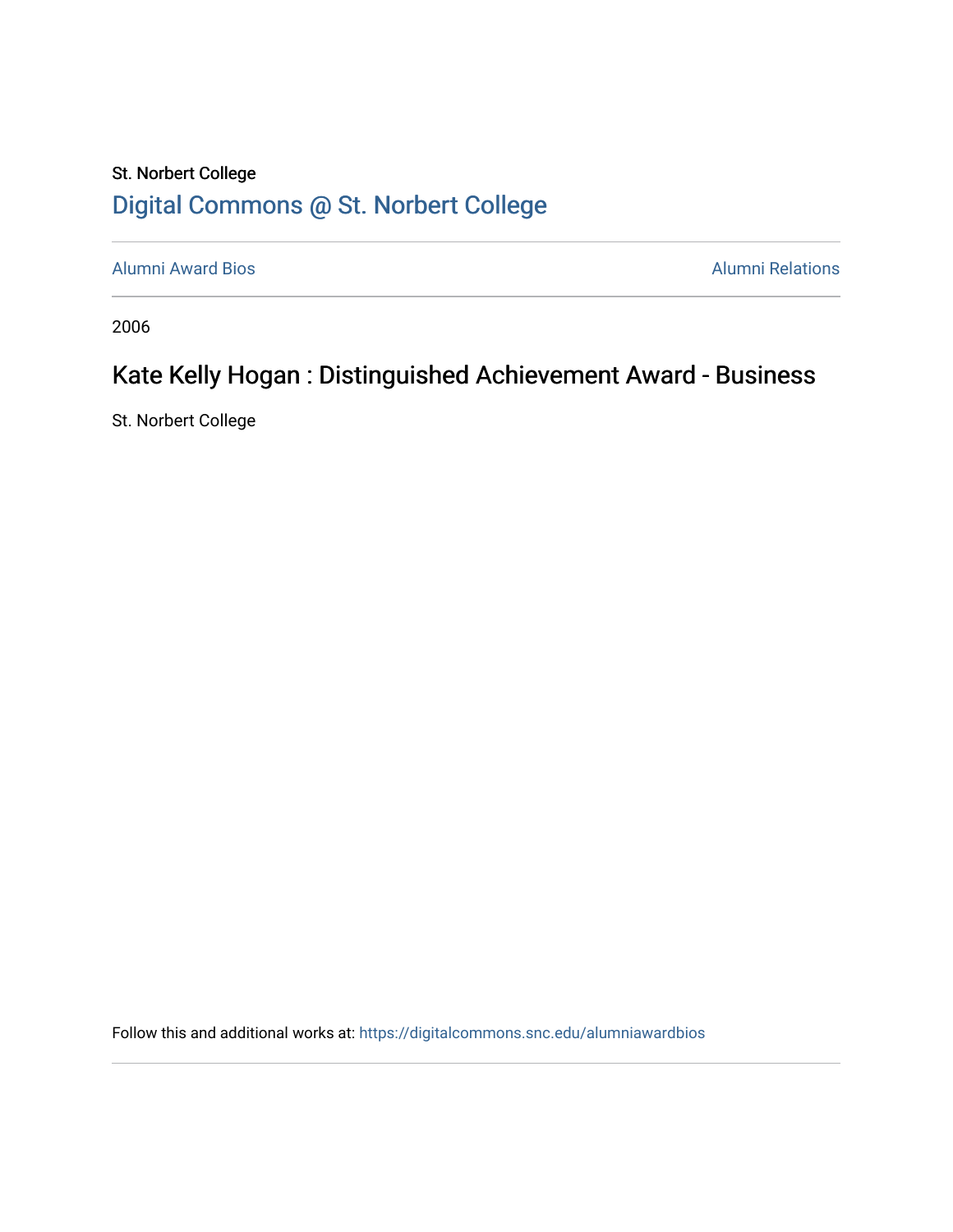

[Alumni](https://www.snc.edu/alumni/) [Alumni Awards](https://www.snc.edu/alumni/awards/) 2006 Distinguished Achievement Award - Business A

## [Alumni](https://www.snc.edu/alumni/index.html)

[Events & Reunions](https://www.snc.edu/alumni/event/index.html) [Behind the Arch](https://www.snc.edu/alumni/event/behindthearch/) [Benefits and Services](https://www.snc.edu/alumni/benefits.html) [Get Involved](https://www.snc.edu/alumni/getinvolved.html) [Give to SNC](http://giving.snc.edu/) [Alumni Awards](https://www.snc.edu/alumni/awards/index.html) [Past Recipients](https://www.snc.edu/alumni/awards/recipients.html) [Knight Lights](https://www.snc.edu/alumni/knightlights/index.html) [Alumni-Owned](https://www.snc.edu/alumni/directory/index.html) [Businesses Network](https://www.snc.edu/alumni/directory/index.html) [Alumni Board](https://www.snc.edu/alumni/alumniboard.html) [Student Alumni](https://www.snc.edu/alumni/saa.html) [Ambassadors](https://www.snc.edu/alumni/saa.html) [Staff](https://www.snc.edu/alumni/contactus.html)

## 2006 Distinguished Achievement Award - Business Kate Kelly Hogan '85

As a business administration major and physical education minor, and as a three-sport athlete at St. Norbert College, Kate Hogan's original postgraduate plans were to earn a master's degree in athletic administration. Now, 20 years later, she still doesn't have her master's – but, she has become a master, a master retailer and marketer.

For the past 14 years, Kate has been director of retail operations for the Green Bay Packers. As such, she oversees the entire retail operations of the Green Bay Packers, which includes three stores (Packers Pro Shop, Game Day Pro Shop and Extra Points Store), the warehouse operation that houses all web and mail orders, the call center, and 10 novelty concessions stands or kiosks. Growth in the Packers' retail operations has literally exploded under Kate's leadership – the Pro Shop has increased from 1,500 to 6,500 square feet; what began with six employees now numbers 125 workers; and annual sales have skyrocketed from \$350,000 to more than \$17 million! As Packers president and chief operating officer John Jones said, this "growth in and of itself is remarkable … a real success story." Of Kate, he commented, "She's done a great job for the Packers," and she "is one of the leaders in retail and the National Football League in terms of development."

In addition, a Sports Illustrated columnist identified the Packers Pro Shop as the best gift shop in the NFL, and the NFL itself has cited the Pro Shop as a superior model for club retail and marketing. Further, the Pro Shop has twice been named Co-op Employer of the Year through a cooperative program with marketing classes at Green Bay's Preble and Southwest High Schools.

All this bodes well for the Packers organization and its fans. But the work that Kate and her employees have implemented has also benefited the larger community. In particular, local charities such as the Boys and Girls Club, Special Olympics, Paul's Pantry and the Salvation Army's Coats for Kids Project have been helped. And last year, a special project involved selling pink Packers caps. More than \$1 million from these sales was donated to 12 different Wisconsin charities for breast cancer research.

Helping others is a big part of Kate's life. She serves on the Cerebral Palsy board of directors and on the Brian LaViolette Foundation board, is the president of the Langlade Elementary School PTO, and remains a parish member of Old St. Joseph Church at St. Norbert College.